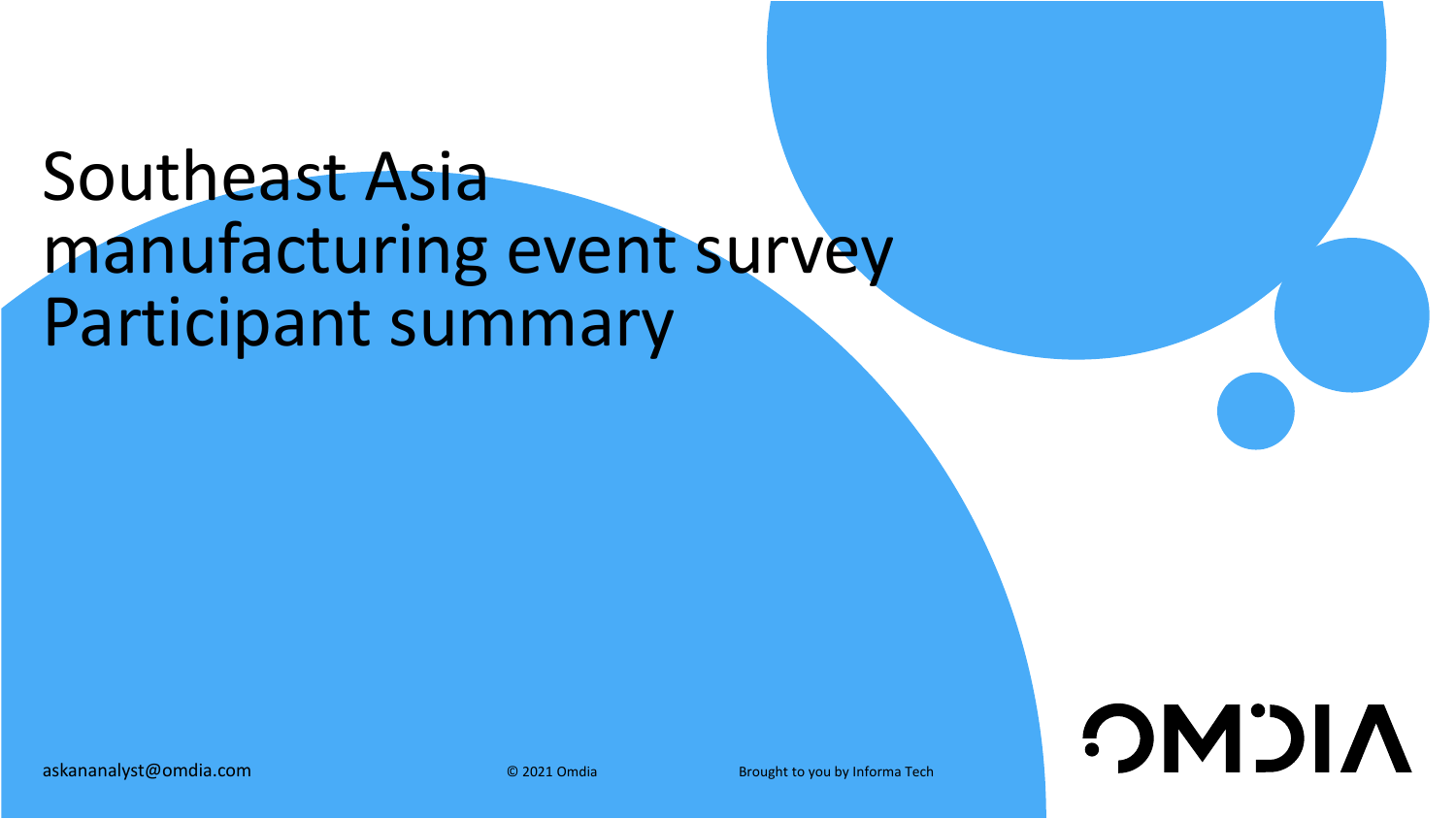### Post-pandemic outlook

#### **Industrial automation and machinery production market - World**



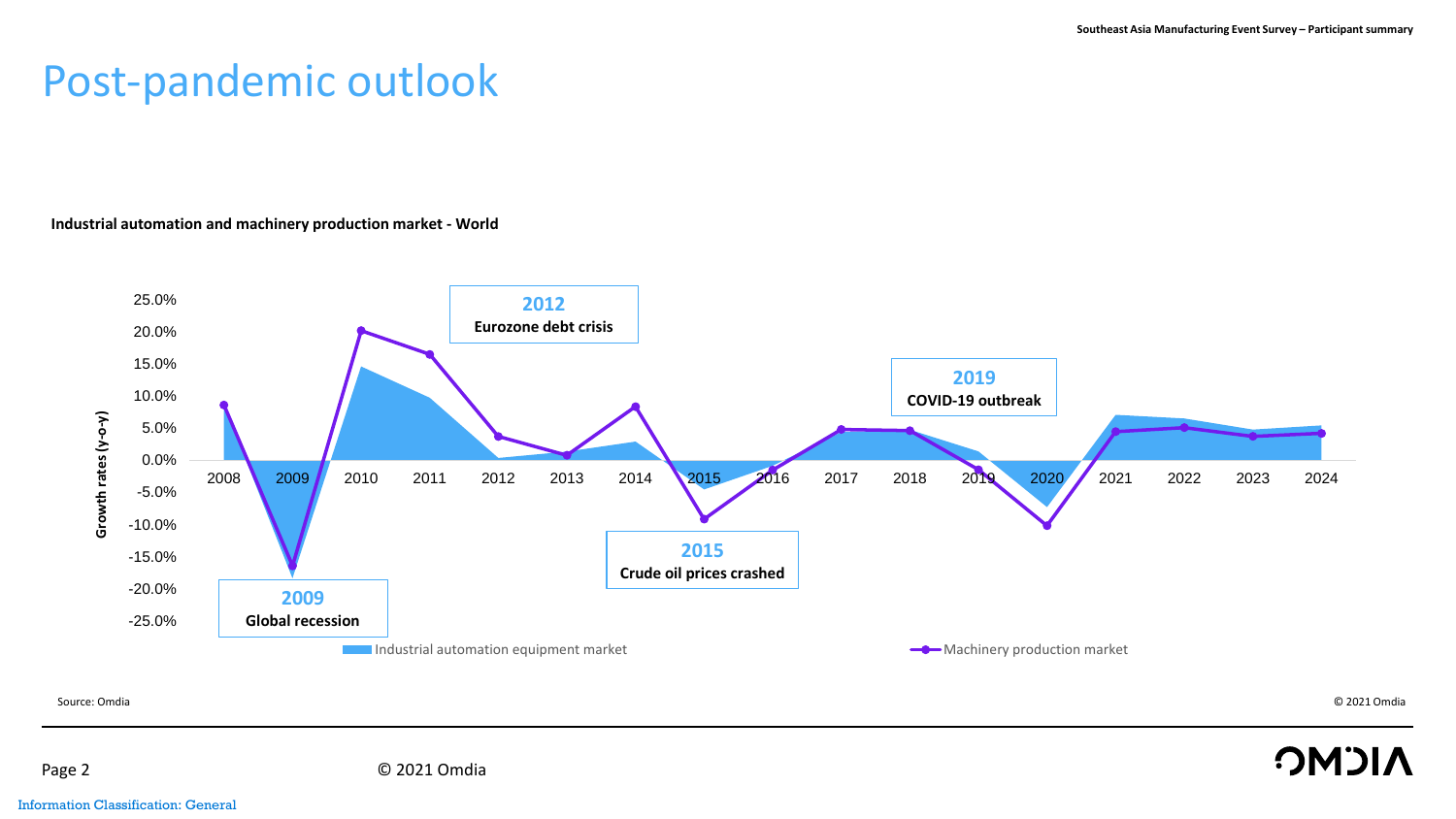# Key factors affecting the global industrial market in the near term



Source: Omdia © 2021 Omdia

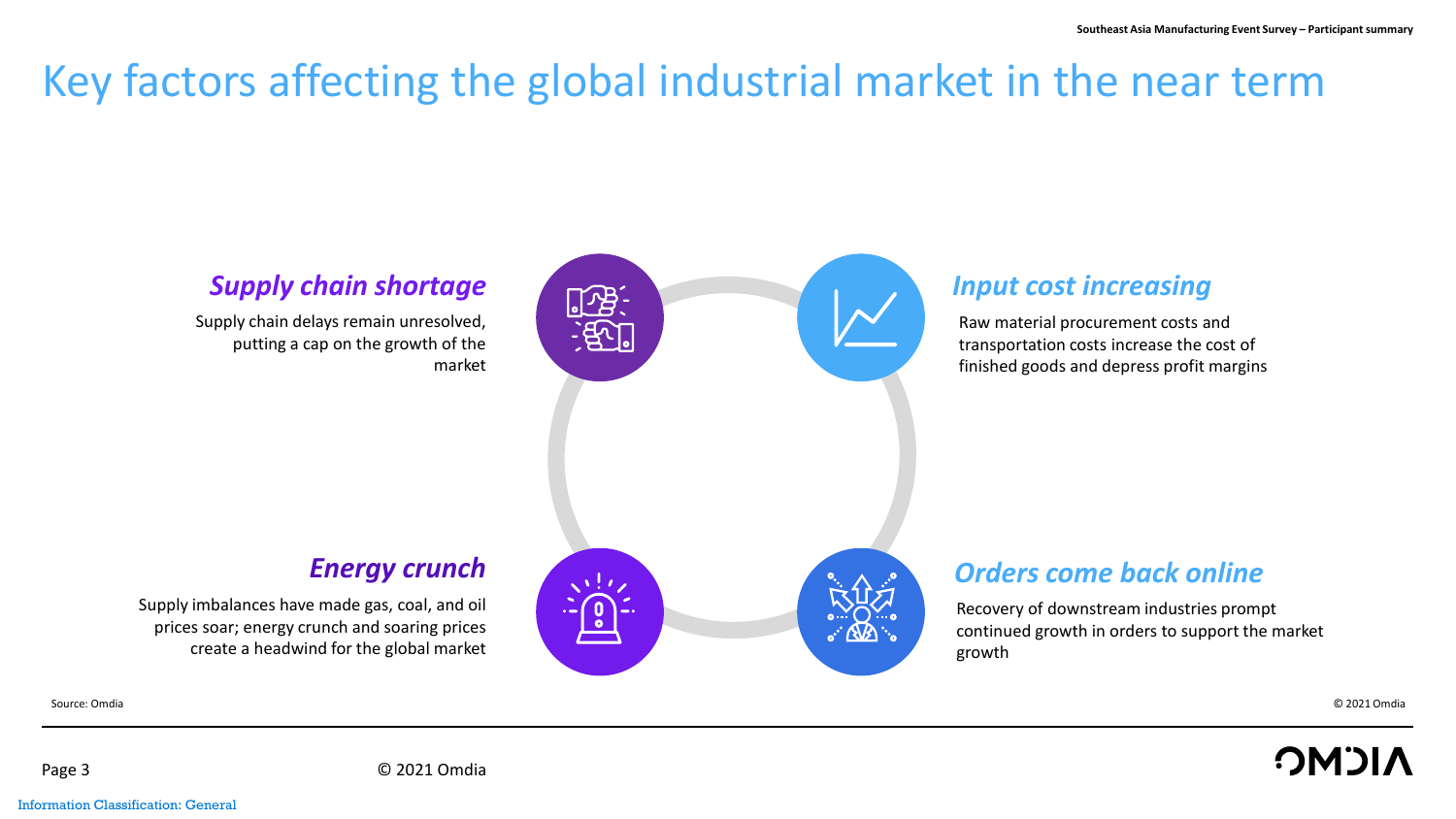### Global industrial automaton equipment market overview



- The impact of the pandemic on the world continues. It has not only heavily damaged the world economy but also changed the concepts and actions that governments, enterprisers, and citizens adopt.
- The impact of the pandemic has caused more manufacturers to increase or continue to focus on digitization, artificial intelligence (AI), and various other forms of automation funds. Factory automation will become a bright spot in various industries because improved infrastructure is essential to prepare for future similar incidents, such as another pandemic.
- Omdia believes that the factors listed in the figure on the left are key factors that will continue to affect automation product market dynamics in 2021 and the forecast years.

Page 4 © 2021 Omdia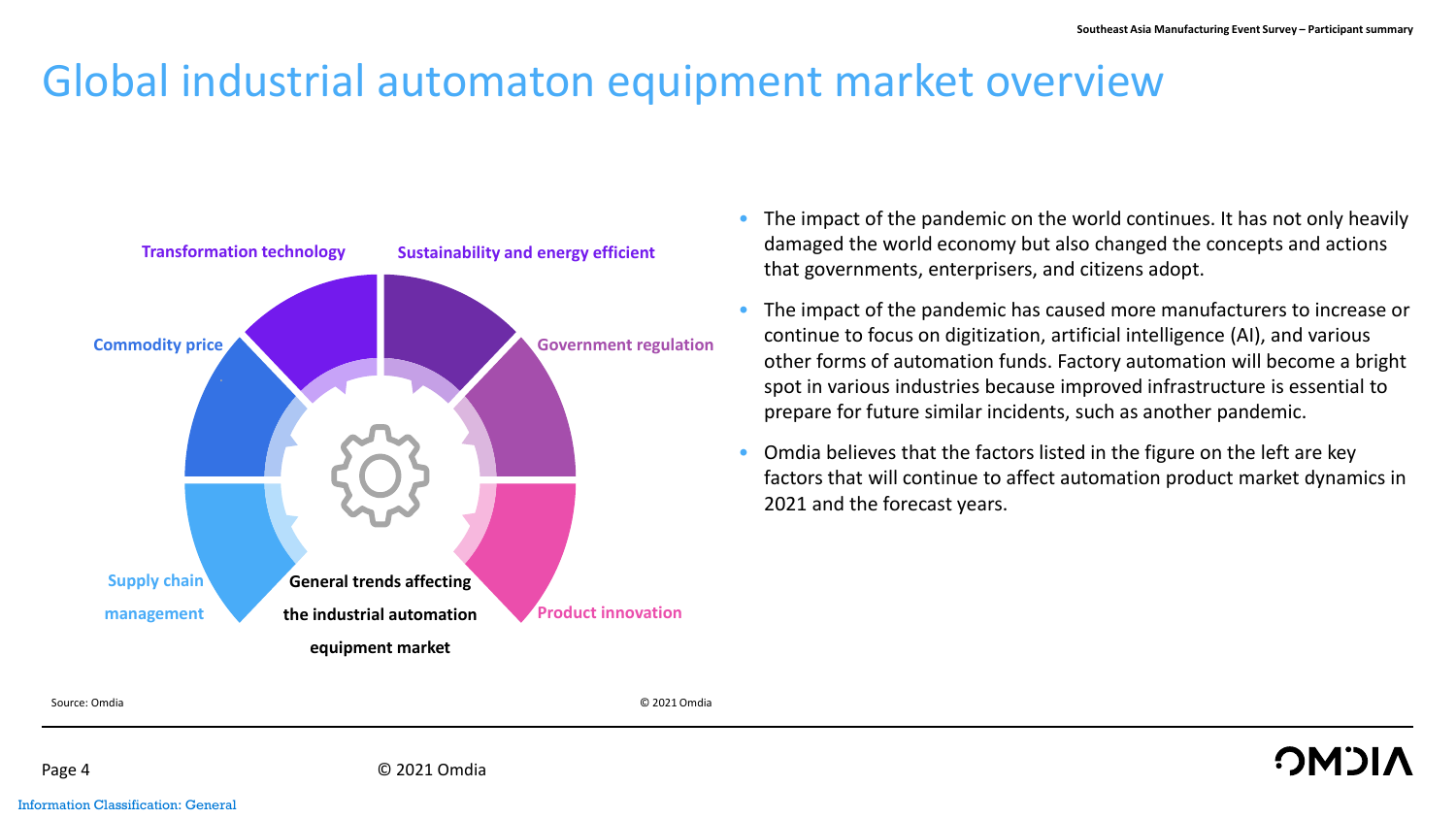**AI's challenges**

## AI roadmap in global manufacturing

• The use of "big data" and ML has begun to allow businesses and enterprises to develop solutions for increasingly complex applications. Historically, AI's use cases have been focused on applications that have core value for specific industries. However, creating a strategy for introducing AI requires investments in underlying capabilities and a roadmap for deployment.

#### **Omdia outlines the key challenges and roadmap for AI implementation in manufacturing**



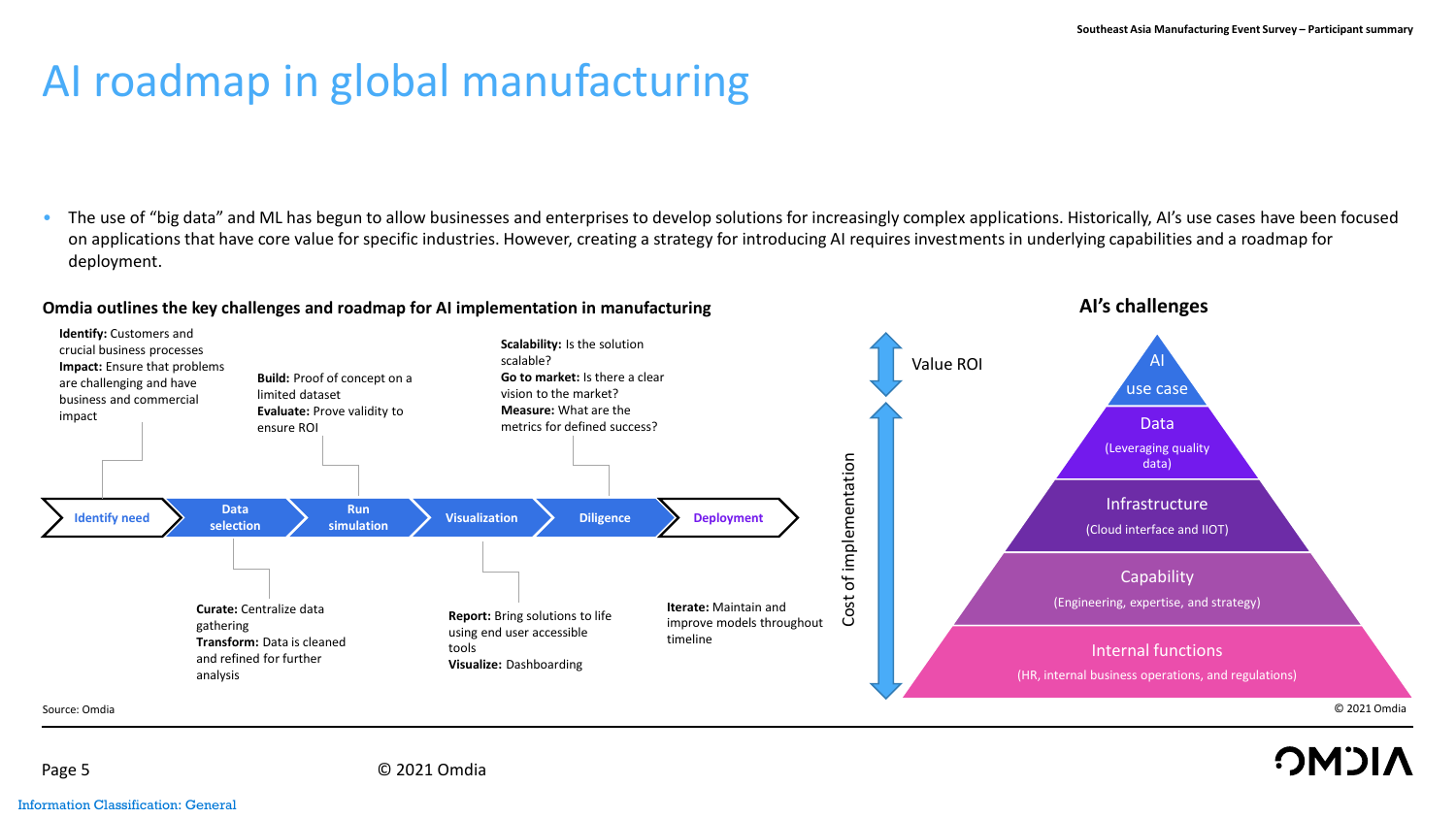# Global machinery production market overview

- China, the US, France, and Germany were some of the best-performing countries during April and May 2021 as many manufacturers reported a rebound in orders.
- Although the reported market growth sentiment is currently very high, Omdia maintains a conservative forecast for market growth in 2021 because of concerns over a misalignment between actual demand and orders.
- **Key factors toward marginally revising upward in the forecast:**
	- An improving global economic landscape, compared to the start of 1Q21.
	- Increased confidence from OEMs.
	- Orders look to be inflated in 2021. Omdia sees panic buying, "getting in line," and filling backorders from 2020 as the main reasons for this.
	- However, as lead times are increasing because of component and logistics constraints, Omdia expects a larger jump in revenue in 2022 when orders are fulfilled.

### Top Machineries by Production Revenue

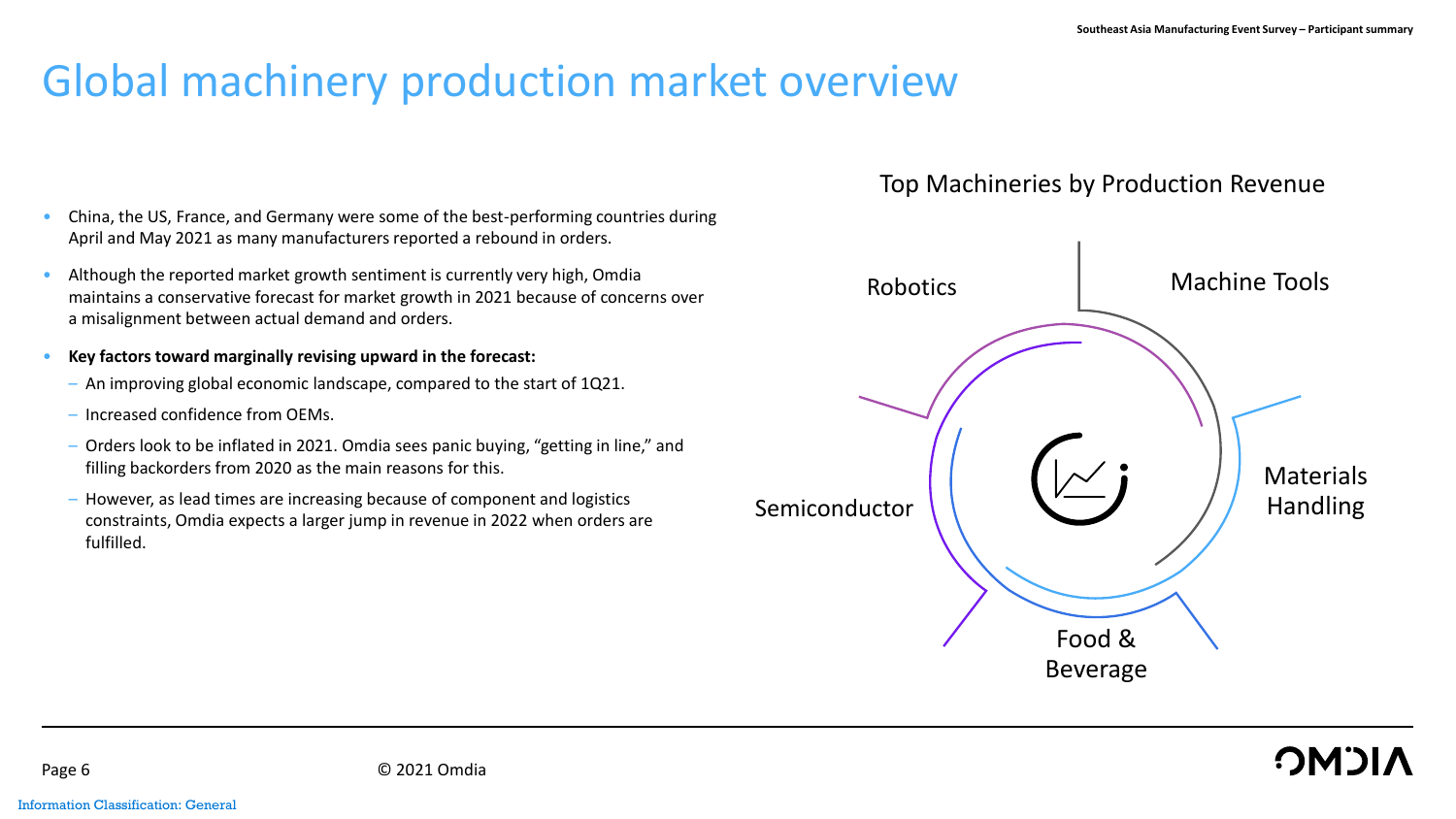### Asia & Oceania: analysis

#### **Rest of Asia & Oceania's market scenario impact matrix**

| evel of impact.      |                               | Economic reforms and<br>government initiatives                                     | Supply chain shortage<br>and rising raw<br>material prices,<br>energy crunch                 | The progress of<br>vaccination programs<br>and the increasing risk<br>of the Delta variant |  |  |  |  |  |
|----------------------|-------------------------------|------------------------------------------------------------------------------------|----------------------------------------------------------------------------------------------|--------------------------------------------------------------------------------------------|--|--|--|--|--|
|                      |                               | Increased<br>digitalization and<br>investment in<br>transformative<br>technologies | Shift in manufacturing<br>base and supply chain<br>as a result of existing<br>trade conflict | Volatility of global<br>crude oil prices                                                   |  |  |  |  |  |
|                      |                               | Industrialization and<br>urbanization in<br>emerging economies                     | Confidence in<br>consumer and<br>business sentiment                                          | <b>Consumer price</b><br>inflation                                                         |  |  |  |  |  |
| Level of uncertainty |                               |                                                                                    |                                                                                              |                                                                                            |  |  |  |  |  |
|                      | Source: Omdia<br>© 2021 Omdia |                                                                                    |                                                                                              |                                                                                            |  |  |  |  |  |



#### **Global consumer demand rebound**

A strong rebound in global consumer markets, particularly the US and Western Europe, continues to drive manufacturing export growth in the region, supporting continued growth in orders and high levels of investment enthusiasm.



#### **Chip shortage leads to uncertain market outlook**

Chip shortage is one of the big factors influencing the regional automation market, especially for countries where automotive industry is the mainstay. On the other hand, the chip shortage will also lead to an influx of more investment in the regional semiconductor industry.



#### **Supply chain shift temporary**

increasing threats of the spread of Delta variant in South-Eastern Asia will cause a shift in the supply chain within the region, in which manufacturing activities (especially for semiconductor and electronic products) will be ramped up rapidly in less affected countries like China or South Korea.

#### **Manufacturing hub**

In the mid-to-long term, due to companies intending to avoid the impact of trade friction between China and the US, South-Eastern Asia is still the preferred manufacturing hub for manufacturers, which increases investment and creates opportunities for the market.

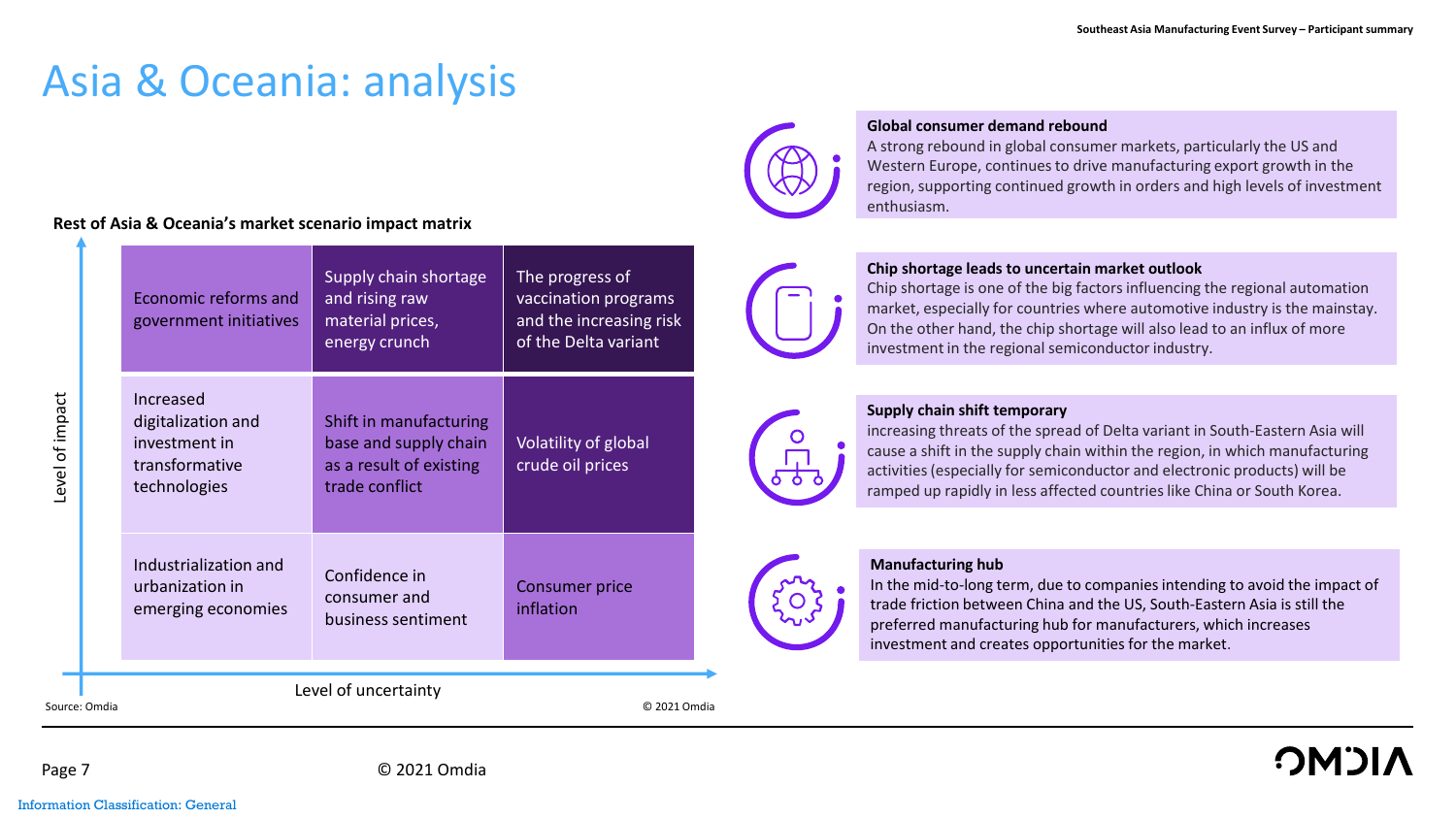### Malaysian and Indonesian machinery production markets



- Malaysian machinery production market was worth \$3.7bn in 2021 (excluding PV and wind).
- Malaysia is the end user of machinery whereby most of the machinery used in the manufacturing sector is imported.
- On the merit of having a large pool of skilled labor, robust logistical infrastructure, and good trade ties, Malaysia's machinery production prospects are growing with a 2020– 25 CAGR of 3.2%, despite the prolonged lockdowns. As global trade recovers alongside the boom of the semiconductor manufacturing sector, Malaysia is well-positioned to be a prosperous manufacturing hub for years to come by gradually shifting from a user of machinery to a builder.
- Omdia's preliminary data shows Indonesia's machinery production market was estimated to account for less than 10% of Southeast Asia's machinery production market in 2020.
- Indonesia is a green field market with huge potential for industrial automation vendors and machine builders. The country is still considered to be in the end user market when it comes to machine building. It is estimated that over 80% machinery used in manufacturing are imported.
- Indonesia mainly produces lower end machineries to be supplied to Tier 2 manufacturing activities in the Food and Beverage and Automotive sector.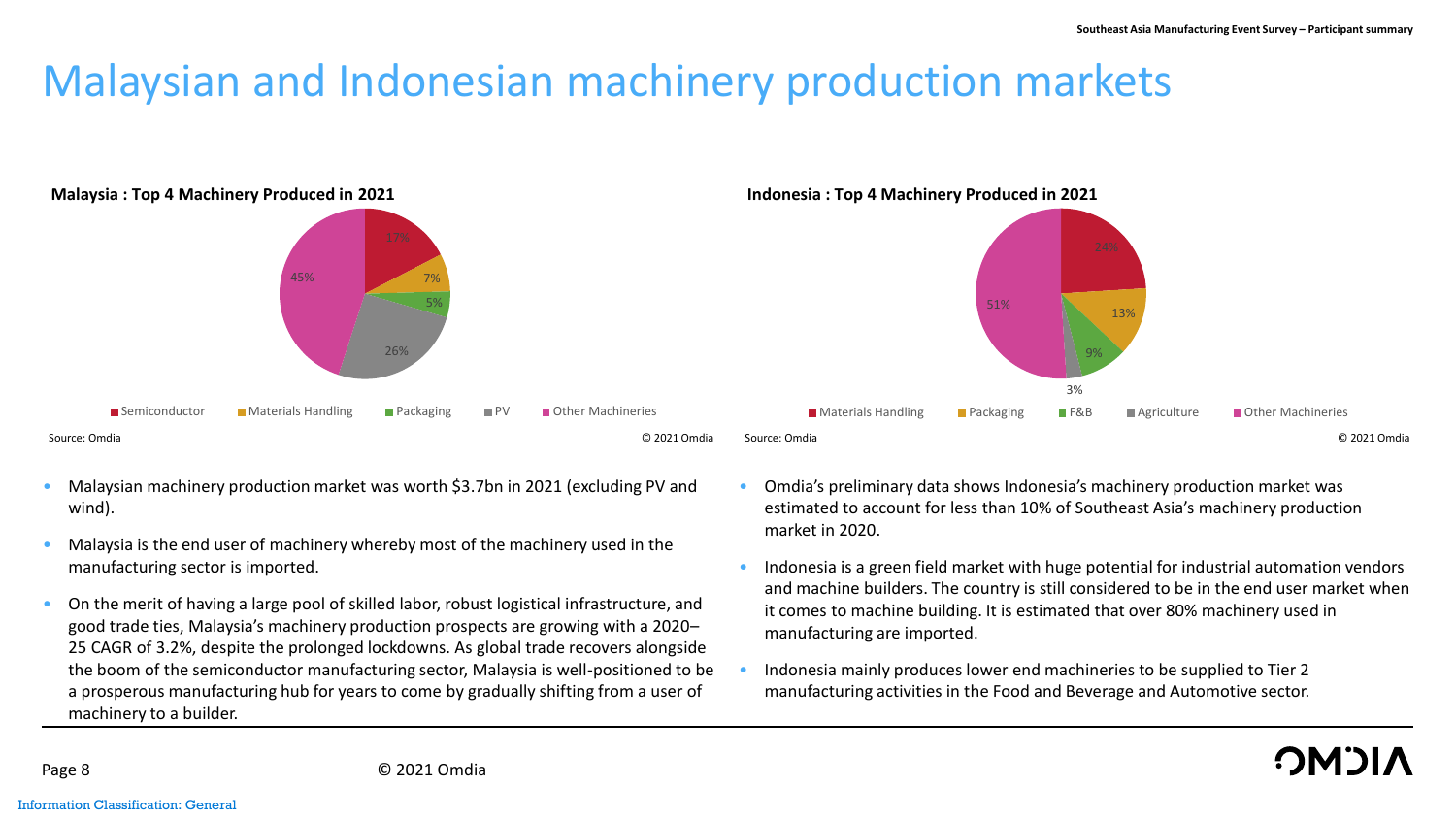### Read more…

Click on a technology to read more about the scope and coverage of our research in other related markets

| <b>Medium Voltage Drives</b>                     | Low Voltage Drives                          |
|--------------------------------------------------|---------------------------------------------|
| Generators                                       | Industrial Automation Market Viewpoint      |
| Low Voltage Motors                               | <b>Medium Voltage Motors</b>                |
| <b>Motors &amp; Drives Vertical Applications</b> | <b>Motion Controls</b>                      |
| <b>IE4 Motors</b>                                | Industrial IoT, Software and Communications |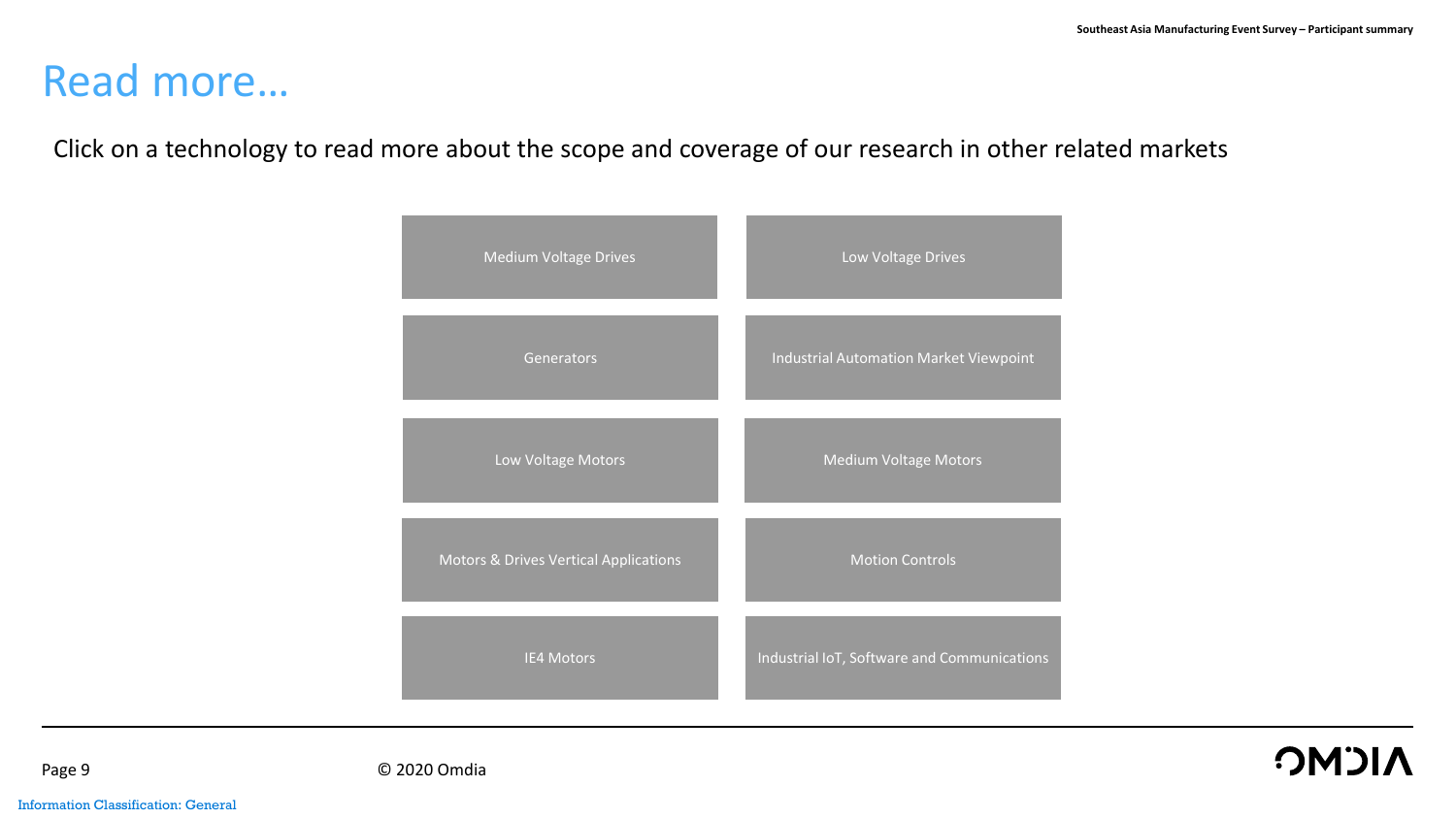| Omdia intro |  |  |  |
|-------------|--|--|--|
|             |  |  |  |
|             |  |  |  |
|             |  |  |  |
|             |  |  |  |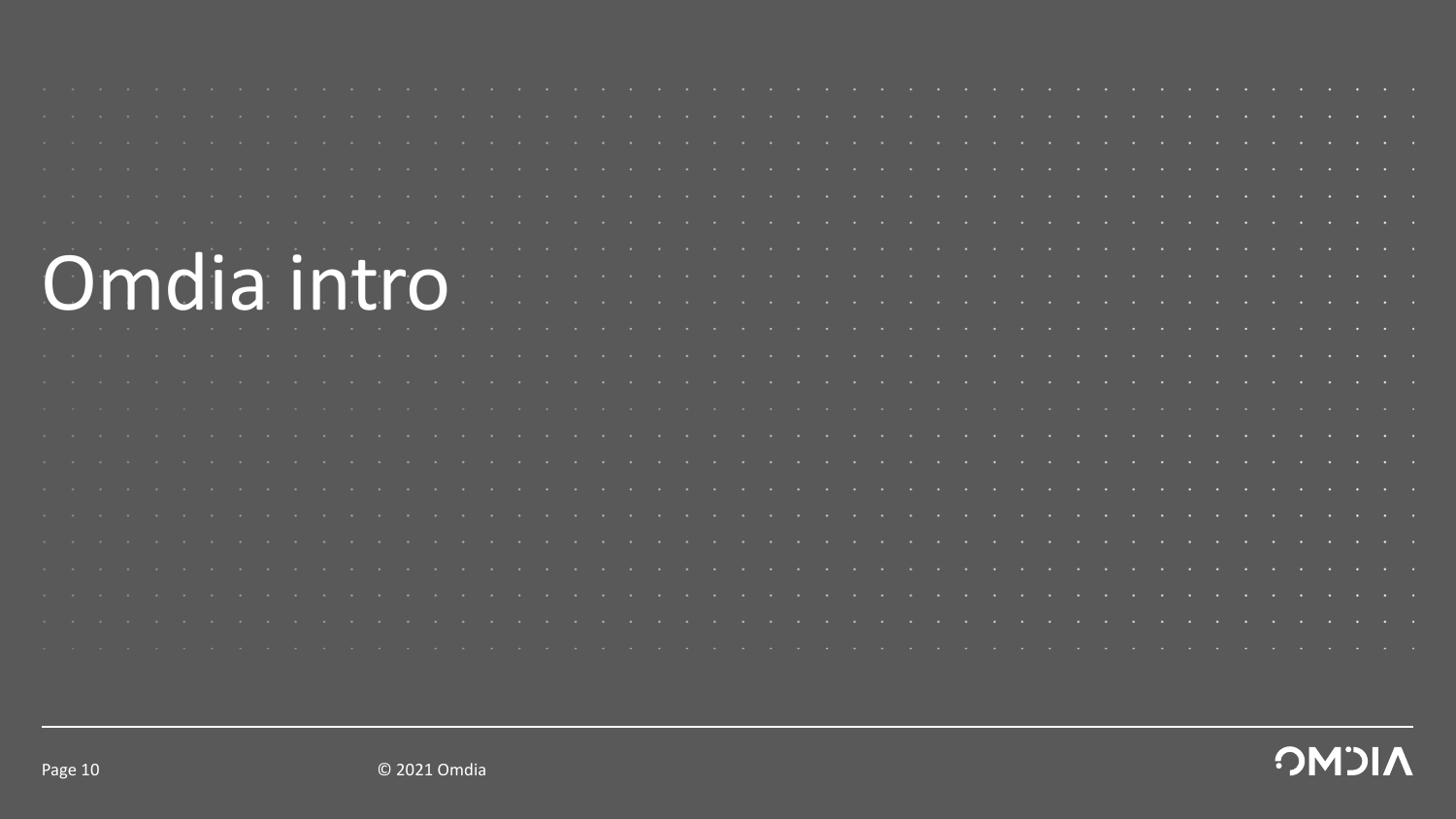**Consulting**Omdia is a leading provider of intelligence, industry forums and marketing services to the technology J.P.Morgan **Industrials**  industry. McKinsey accenture  $\&$  Company **HYUNDAI**<br>ELECTRIC **3M IIOT & 5G EMERSON BCG** ORACLE A K K **SIEMENS Rockwell**<br>**Automation Deloitte.** RA **DELL** Ingenuity for Life Power and productivity **HUAWE** for a better world<sup>™</sup> **EX NVIDIA. Honevwell** YOKOGAWA O **TOSHIBA Software and services**<br>
Machine Vision **and Services MOLONG** Schneider and services शैं**: ZEBRA** Power your future **MITSUBISHI** amazon **GE COGNEX Industrial Solutions** See the possibilities Google Microsoft **OMRON SONY** Johnson **W Panasonic Controls OMDIA** Page 11 © 2021 Informa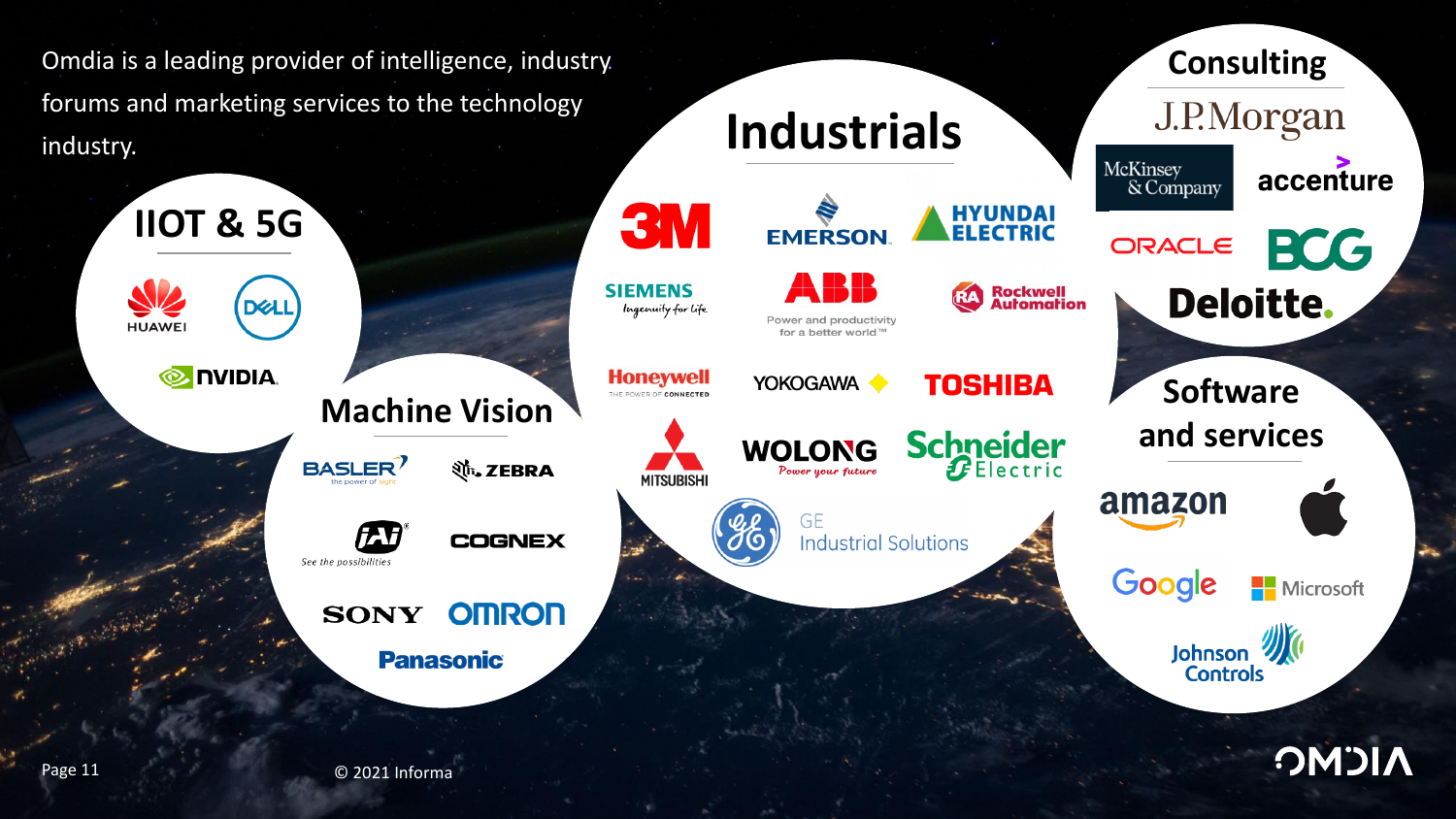### Bringing together a global technology and communications market capability

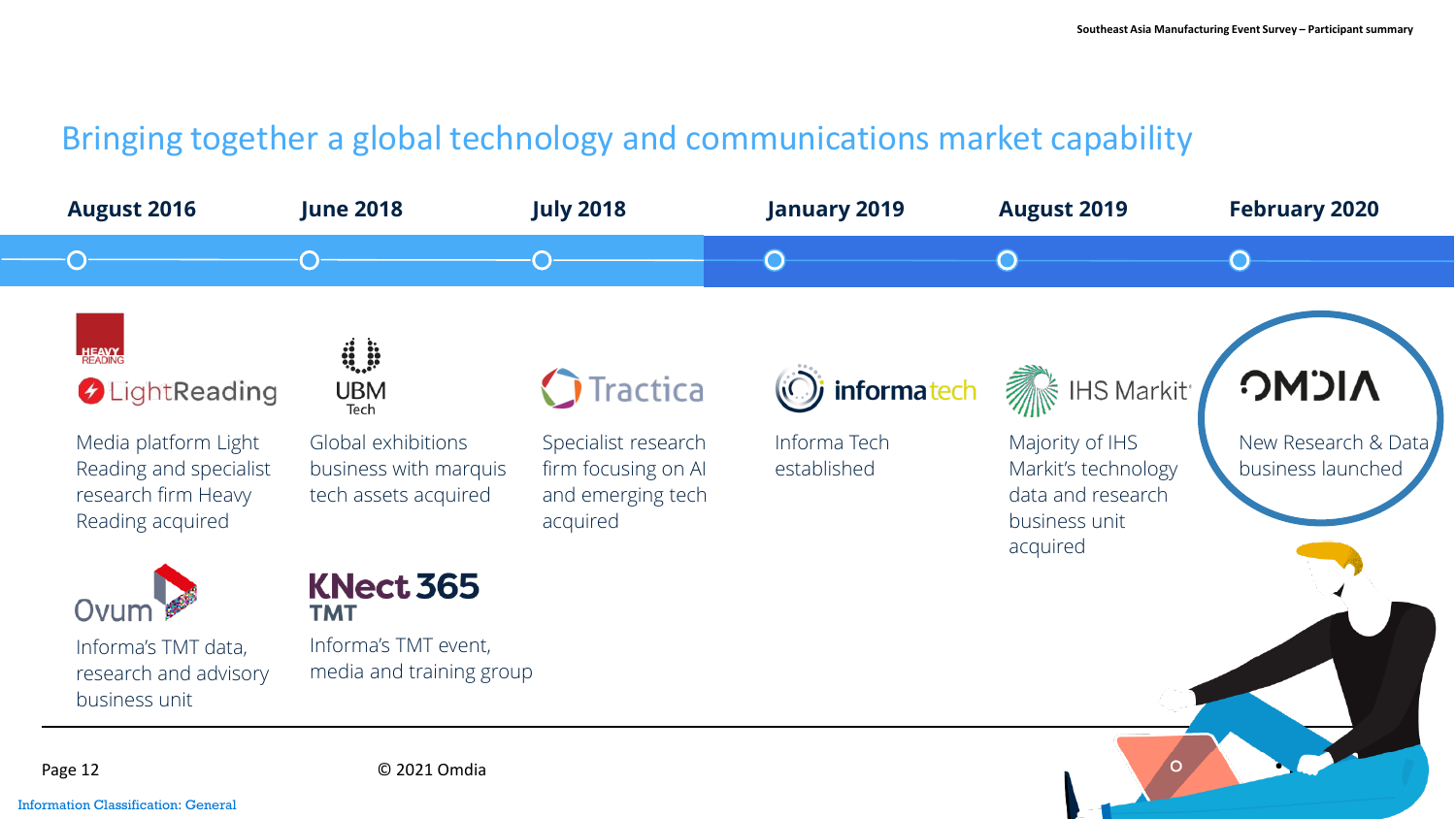### **Capabilities- From Market to Marketing**

**Market sizing** Identify new markets, strategize for growth and prioritize investments

**Customer, competitor & regulatory analysis** Identify market share and customer needs

> **Assess strengths & weaknesses** Identify sources of differentiation

Overcome current and future challenges to realize goals for expansion

Counter competitive threats and demonstrate your position as a leader

**Go-to-market & market entrant** Launch a new product or service and expand reach in the telco market or a particularregion

Drive awareness and interest in your products and/or services

Generate MQL leads from your targetaudience and guide leads through the buying process

Provide your sales teams with the information, content, and tools to help them sell more effectively

Drive additional revenues from existing clients using an Account Based Marketing strategy **Identify Position Amplify**